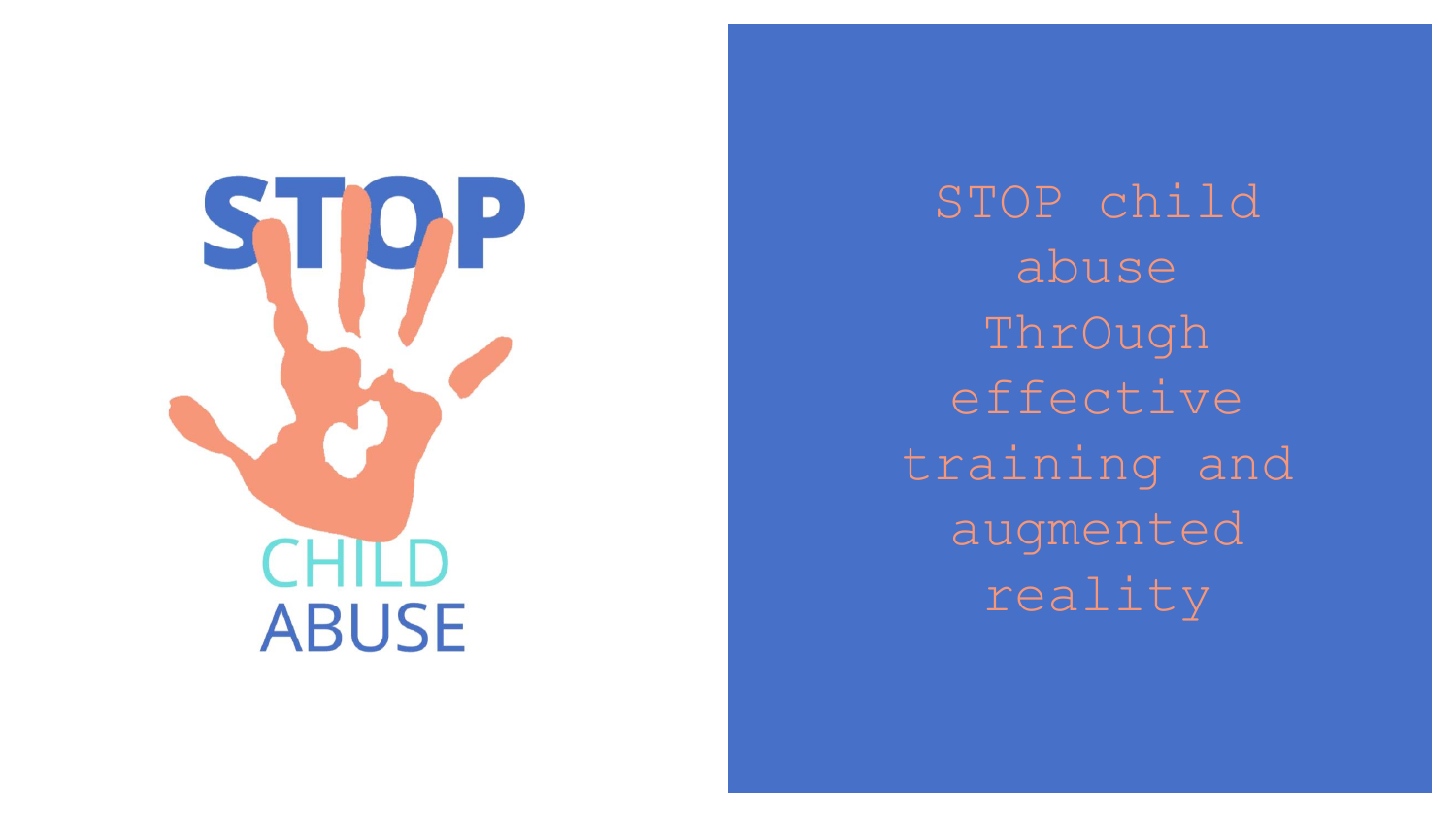

Vector Stock<sup>®</sup>

VectorStock.com/24933073



- 1. Consortium
- 2. Project description
- 3. Objectives
- 4. Intellectual Outputs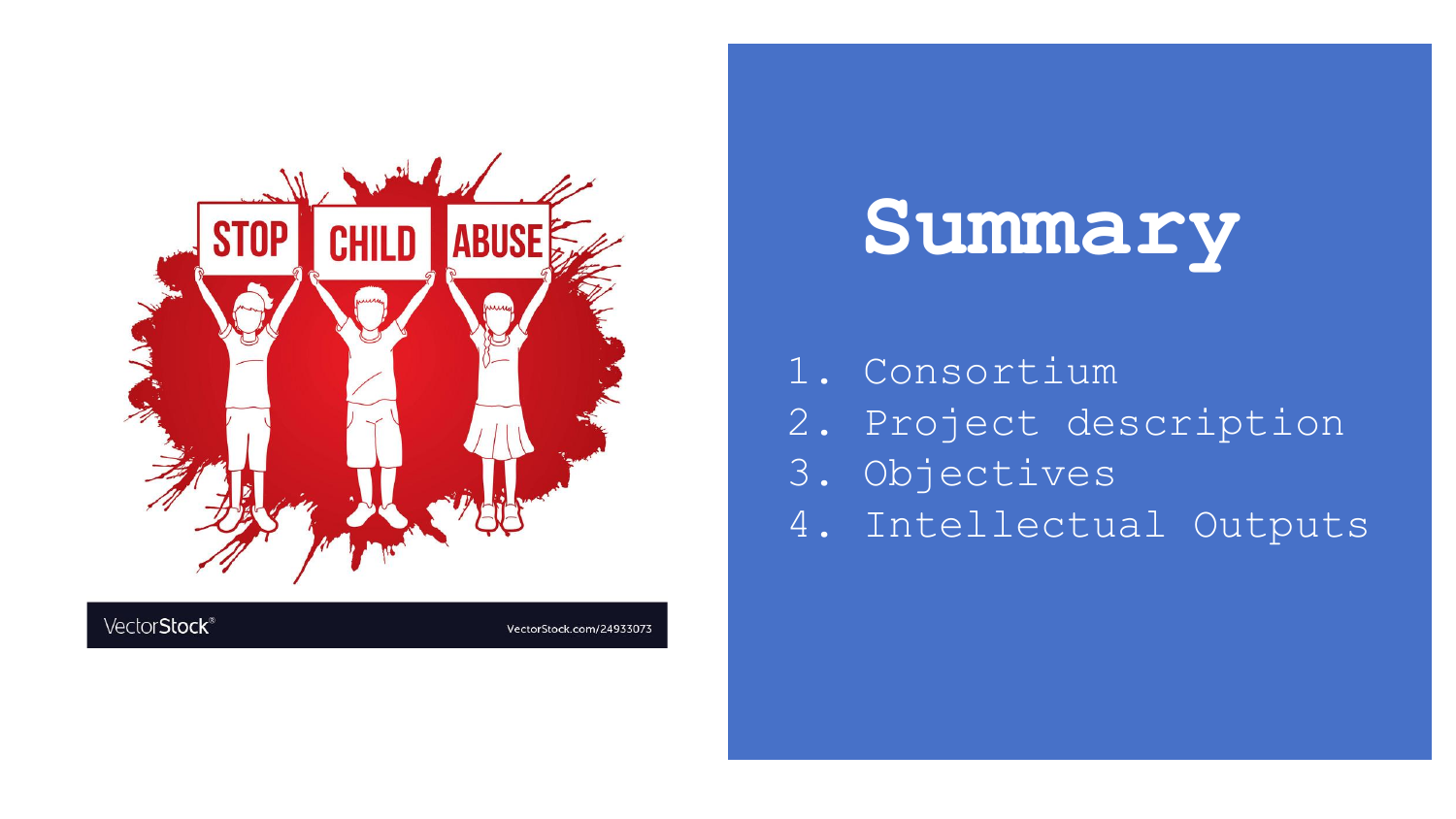# 1. Consortium













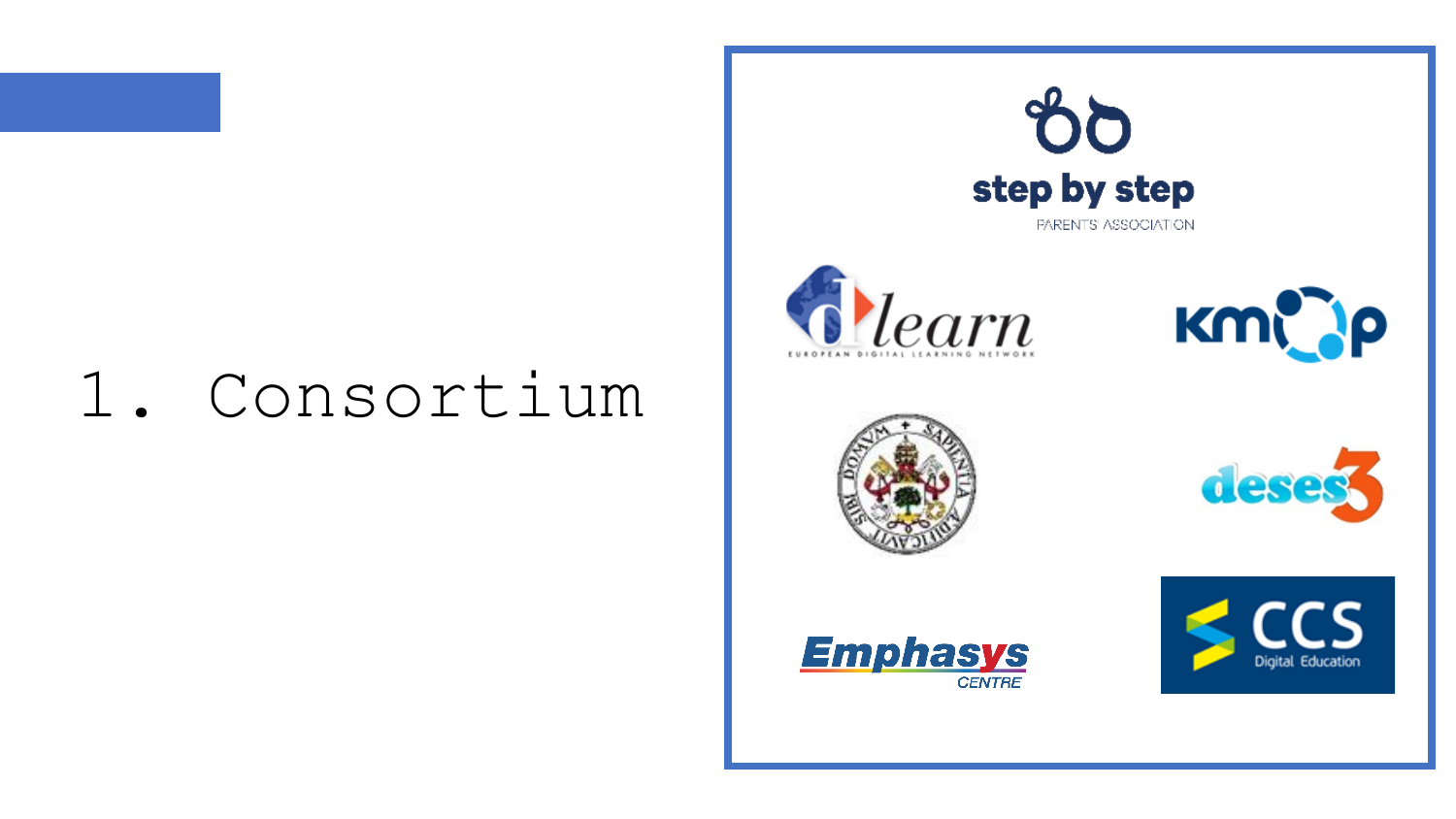- Parents' Association "Step by Step" **(Croatia)**
- European Digital Learning Network **(Italy)**
- KENTRO MERIMNAS OIKOGENEIAS KAI PAIDIOU **(Greece)**
- UNIVERSIDAD DE VALLADOLID **(Spain)**
- ASOCIACION DESES 3 **(Spain)**
- CCS DIGITAL EDUCATION LIMITED **(Ireland)**
- A & A Emphasys Interactive Solutions Ltd **(Cyprus)**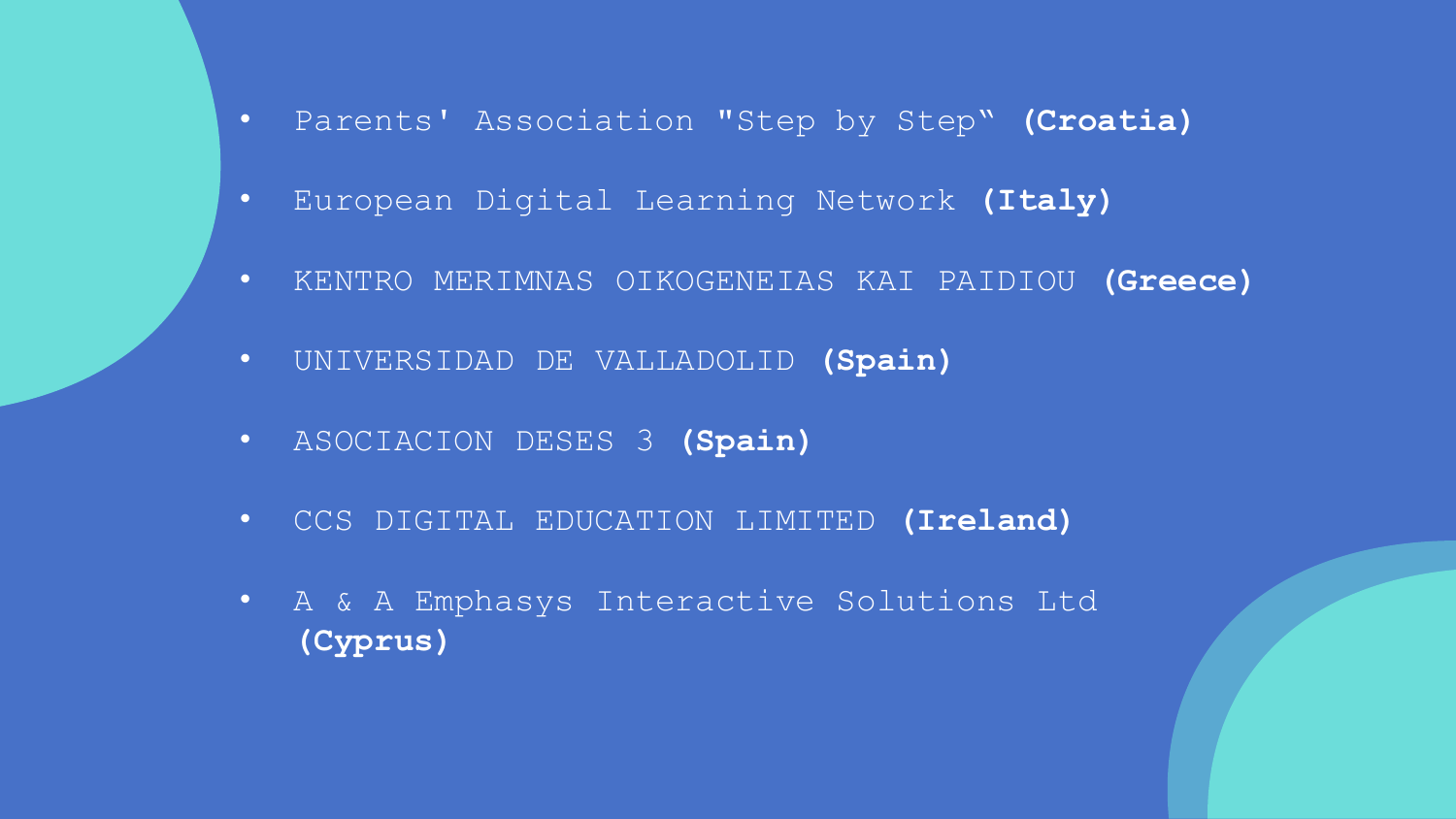### **2. Project description**

**STOP is a Strategic Partnership for Innovation in the field of Youth** (KA2 Erasmus+)

AIM: STOP aims to fight against child abuse through a professional and complete training course to promote empowerment and autonomy.

HOW: STOP wants to develop an innovative approach to reach youth centers, youth workers and volunteers that are working with young people aged 9-18 years.

THROUGH the development of new competences and skills for YOUTH WORKERS regarding sex education, youth manipulation and violence with the support of the AUGEMENTED REALITY GAME which will engage young people in a more intuitive and immersive way.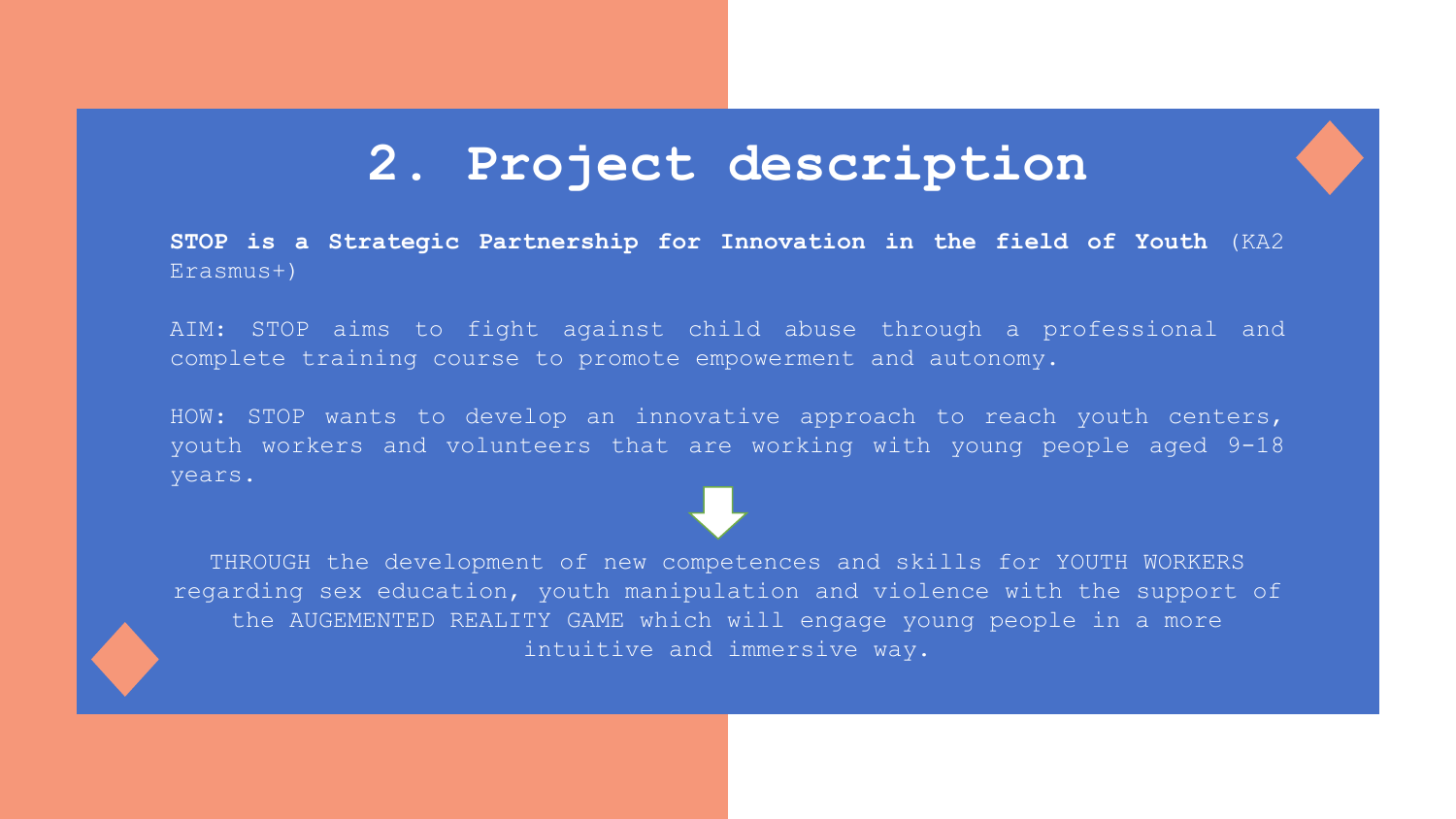## **3. Main Project Activities**

- **Training plan** development with a participatory methodology
- Learning material and **AUGEMENTED REALITY GAME**  development
- Short term joining staff training event **SUMMER SCHOOL to train youth workers** regarding the project topics
- **Development of guidelines** after pilot testing collecting feedback from youth workers about no-formal activities to best deliver the project results to child in youth center.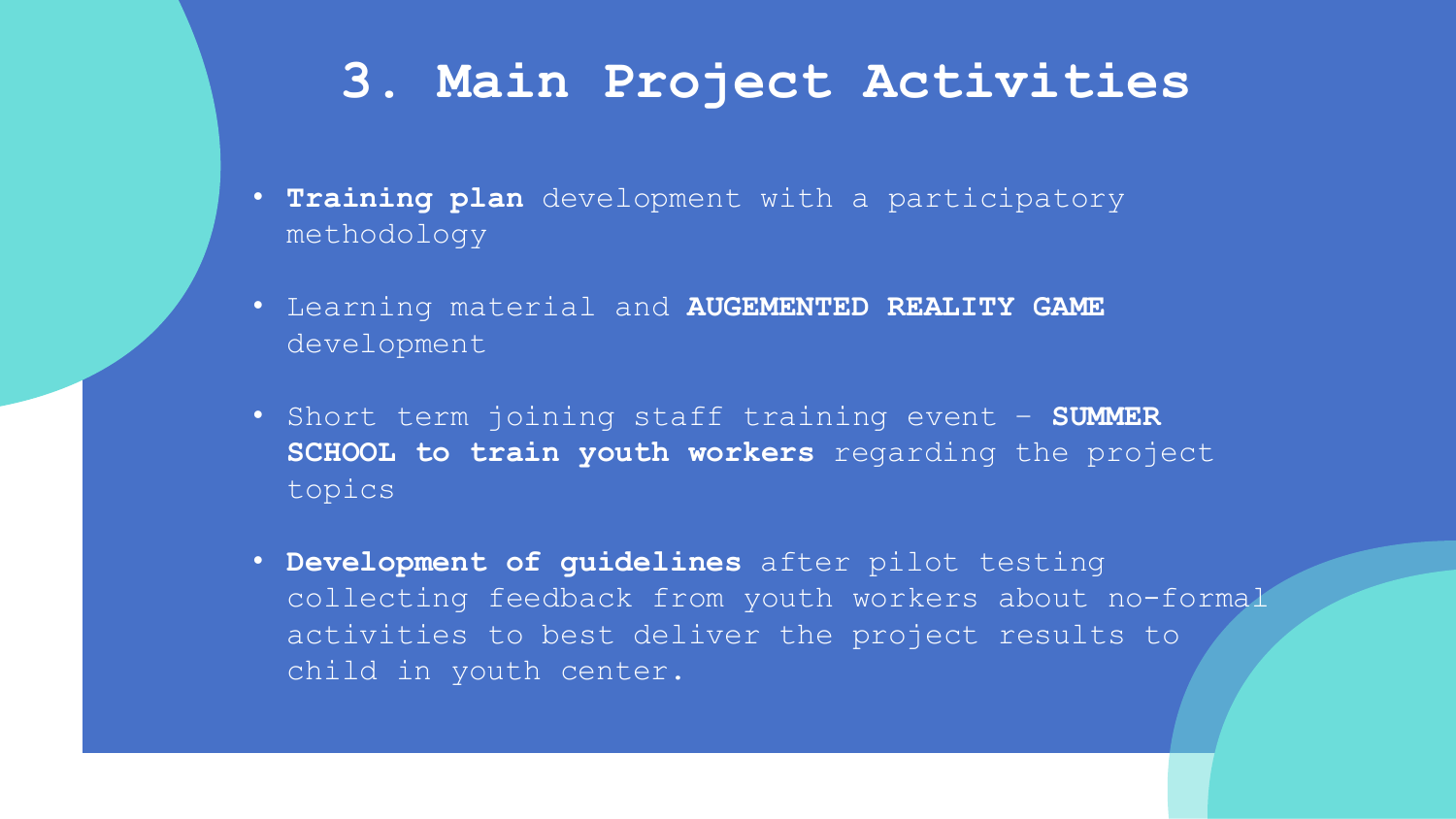### **4. Intellectual Outputs**

#### **IO1** THE CHILD PROTECTOR YOUTH WORKERS

**IO1.A1** METHODOLOGICAL FRAMEWORK AND TOOLS

**IO1. A1.1** Questionnaires to collect feedback from the TGs (Target Groups) and brainstorming methodology **IO1. A1.2** Table to collect the case studies, desk research and relevant information

**IO1.A2** COLLECTION OF FEEDBACK

**IO1.A3** TRAINING PLAN

- **IO1. A3.1** Learning Outcomes and Syllabus
- **IO1. A3.2** Training plan model definition

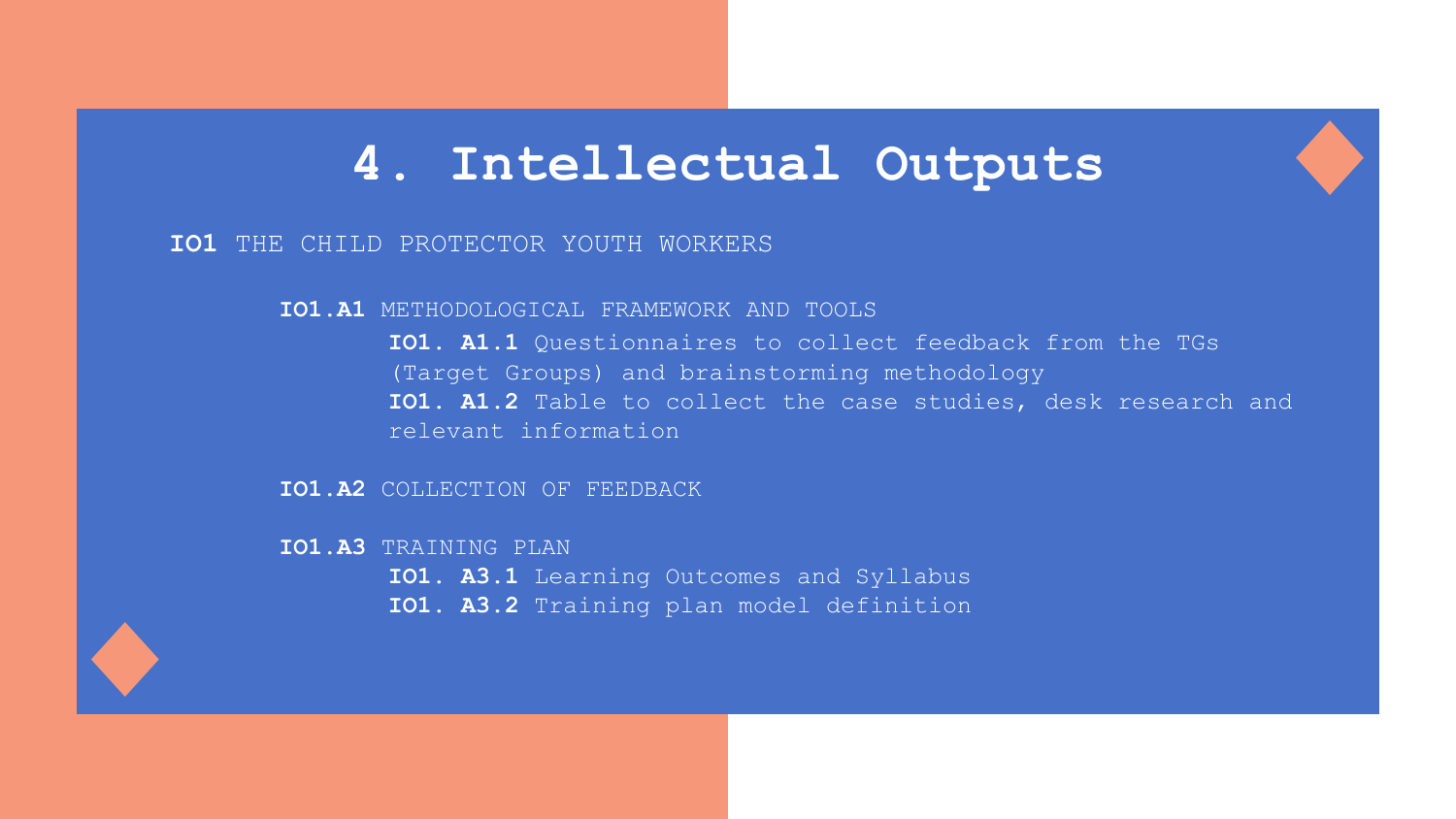### **IO2** THE STOP LEARNING MATERIAL AND AUGMENTED REALITY GAME

**IO2.A1** AUGMENTED REALITY DESIGN

**IO2.A2** DEVELOPMENT OF THE TRAINING MATERIAL

**IO2.A3** ADAPTATION TO DISTANT LEARNING AND AR CONTENT DEVELOPMENT

**IO2.A4** TRAINING COURSE – SUMMER CAMP

**IO2.A5** UDJUSTMENT AND FINAL TUNING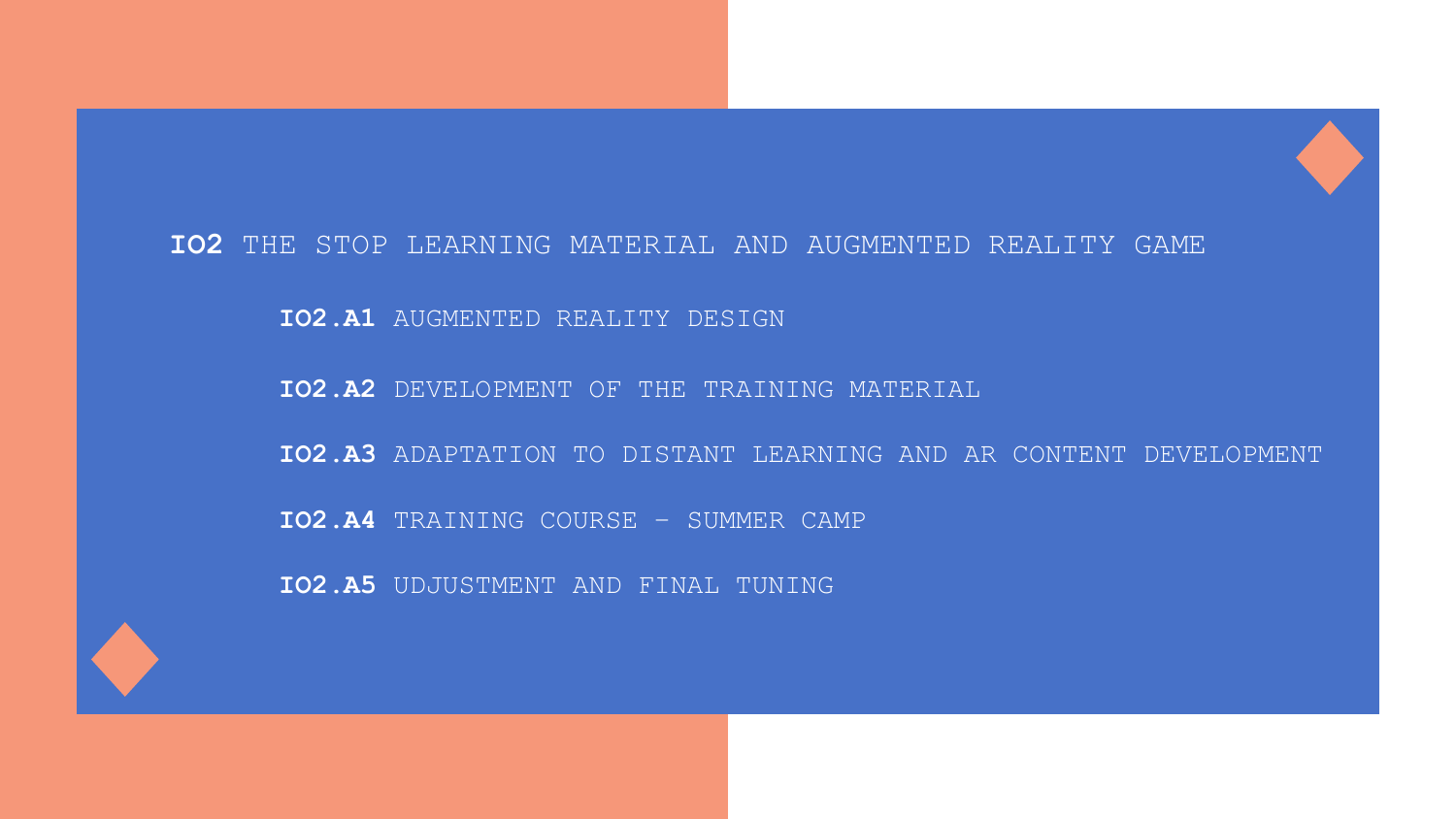### **IO3** GUIDELINES FOR THE APPLICATION OF STOP MODEL

**IO3.A1** METHODOLOGY

**IO3.A2** PILOT TESTING **IO3. A2.1** Internal pilot test in their organization **IO3. A2.2** An external pilot test with the YOUTH WORKERS

**IO3.A3** GUIDELINES FOR THE APPLICATION OF STOP MODEL **IO3. A3.1** Collection of feedback **IO3. A3.2** GUIDELINES